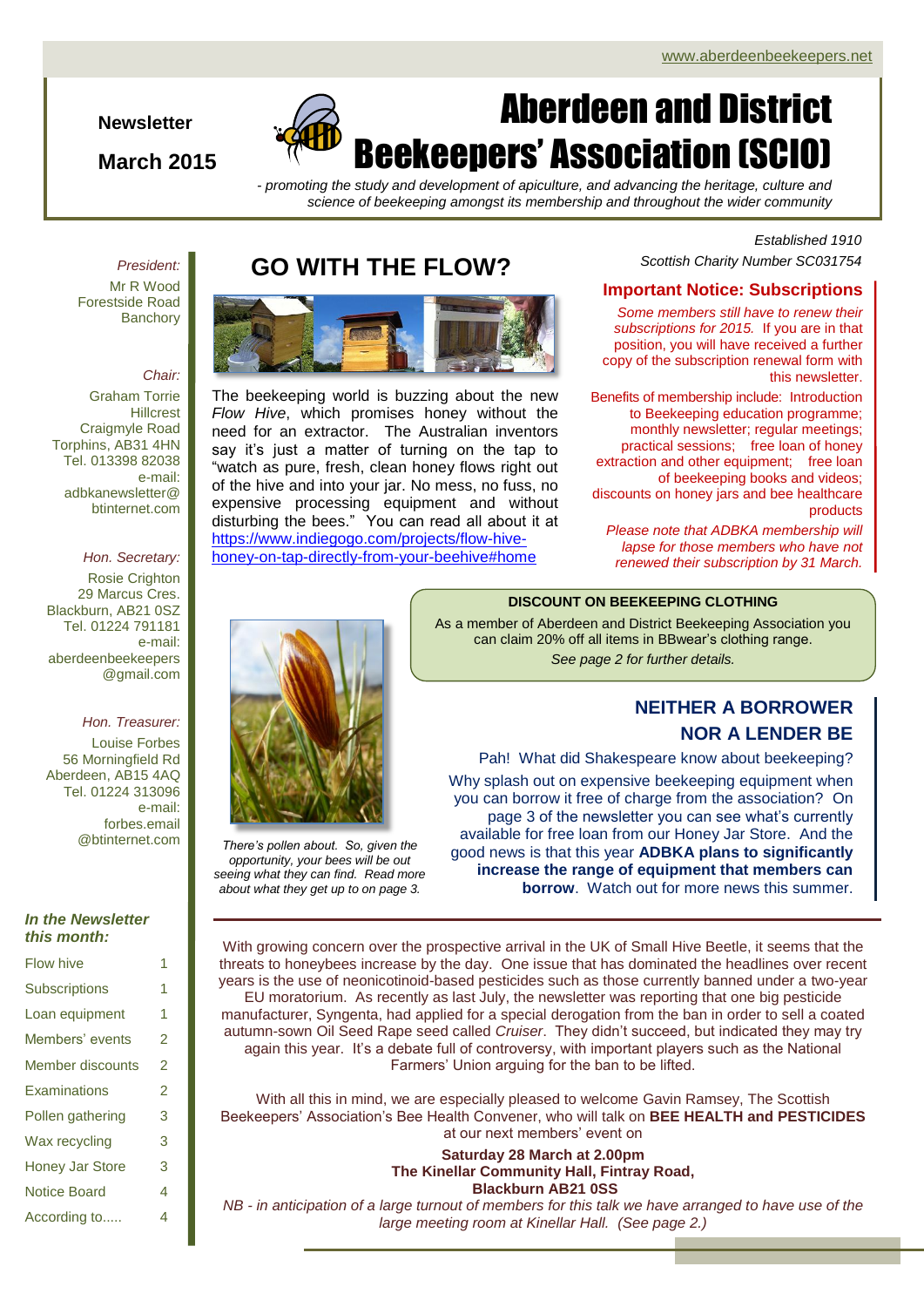Members' Events

**Members' Events** 

## Page 2 of 4 ADBKA Newsletter

#### **TALK:**

**BEE HEALTH AND PESTICIDES - Gavin Ramsey, SBA Bee Health Convener**

Saturday 28 March at 2.00pm

The Kinellar Community Hall, Fintray Road, Blackburn AB21 0SS

#### **KIT ASSEMBLY DAY**

**HANDS-ON MAKING UP FRAMES AND HIVES - bring along your own flat-pack kit and** 

**receive expert instruction**

Saturday 25 April 1.30pm - 5.00pm

The Kinellar Community Hall, Fintray Road, Blackburn AB21 0SS

## **BBwear DISCOUNTED CLOTHING OFFER**

In order to get the 20% discount, you will need to contact BBwear directly, by email at [sales@bbwear.co.uk](mailto:sales@bbwear.co.uk) or by phone on 01872 562731, and place your order. You'll also need to ask the ADBKA Chair or Secretary (see contact details on the front page) to email BBwear to confirm that you are a member of the association. Your order will then be processed.

You can see the range of clothing on offer at <http://www.bbwear.co.uk/> or you can request a catalogue by calling the above number.

*Please note that you will not get the discount if you place your order online via BBwear's website, and discounts cannot be refunded after the order has been placed through the website.*

(NB. Free gloves are not included with the full suits, however, a 50% discount is offered on washable leather gloves or spats.)



*Part of the clothing range available at 20% discount to ADBKA members*



Slovakian designer Tomáš Gabzdil Libertíny produces amazing beeswax vases and pots with the assistance of Dutch beekeeper Johan Beckers and, of course, his honeybees. You can see a lovely film of the process - in this case, the making of a giant teapot - at [http://inhabitat.com/an](http://inhabitat.com/an-army-of-60000-bees-built-this-giant-teapot-shaped-hive/)[army-of-60000-bees](http://inhabitat.com/an-army-of-60000-bees-built-this-giant-teapot-shaped-hive/)[built-this-giant-teapot](http://inhabitat.com/an-army-of-60000-bees-built-this-giant-teapot-shaped-hive/)[shaped-hive/](http://inhabitat.com/an-army-of-60000-bees-built-this-giant-teapot-shaped-hive/)

### **A TESTING TIME**

*Eight ADBKA members will be sitting written beekeeping exams on the 21st of March as part of the Scottish Beekeepers' Association's modular examination system. We wish them the very best of luck!*

The entry point for the exams is the Basic Beemaster Assessment, a practical/oral "over the hive" assessment. A pass is obtained at 50% but to progress to the rest of the education system a pass with distinction (75%) is required.

The options for the written papers cover the whole range of beekeeping subjects, from pests and diseases to biology and queen rearing. It's a great way of enriching your beekeeping knowledge and expertise.

Find out more about the SBA examination system by visiting

<http://www.scottishbeekeepers.org.uk/education.html>

#### **PREPARING HONEY AND WAX FOR SHOWING**

Saturday 11 April at 2.00pm

The Kinellar Community Hall, Fintray Road, Blackburn AB21 0SS

The inventors of the Flow Hive (see front page) set out to raise financial backing through the 'crowdfunding' website *Indiegogo*. Their goal was to generate \$70,000. This was achieved in 244 seconds. After 24 hours they had pulled in \$2.18 million. At the time of writing, their fundraising has reached \$5.3 million, a record for this crowdfunding platform. The story is reported by the online magazine *Entrepreneur* at

http://www.entrepreneur.com/article/2 [3760](http://www.entrepreneur.com/article/243760)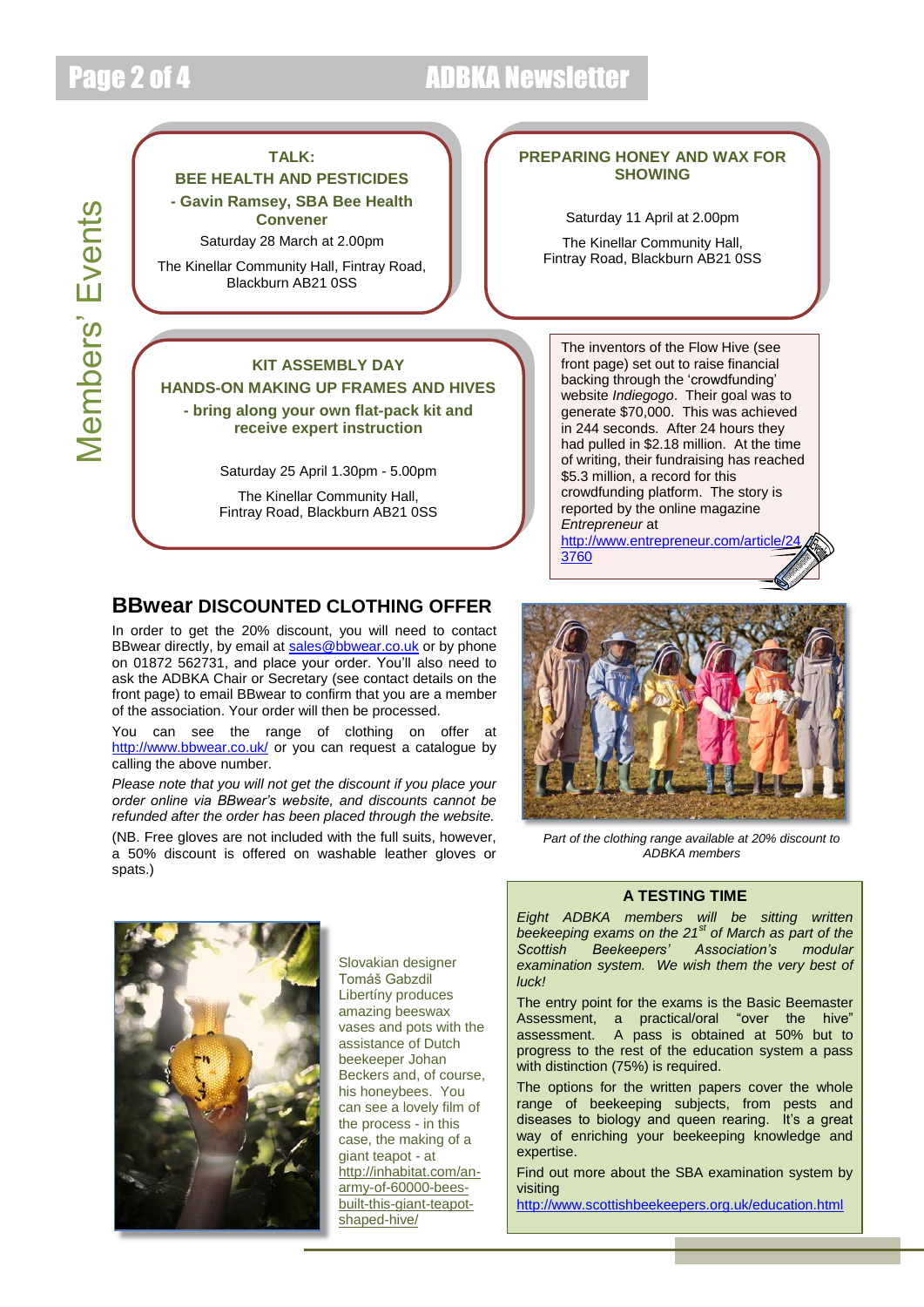# Page 3 of 4 **ADBKA Newsletter**

## **GATHERING DUST**

With meteorological spring having begun on 1 March, it's time to look out for pollen being taken into our hives. If it is, there's a fair chance that the colony is queen-right and that the queen is starting to lay. This is because a pheromone given off by newly hatched brood triggers the pollen-gathering response in the workers.

Early sources of pollen include snowdrop, crocus, and the catkins of alder, willow and hazel. Sandy Gordon grows butterbur near his hives to provide spring pollen as well as nectar.

Pollen is held in the anthers of the male part of a flower called the stamen. When the anther is mature, it splits in a process known as dehiscence, exposing the pollen to the wind or the insects that an individual species of plant has evolved a partnership with to facilitate its reproduction.



As the bee busies itself amongst the open anthers, it can't help but gather the dusty pollen grains, which are so small they are measured in micrometres or 'microns' (µm) - one micrometre is a millionth of a metre, or one thousandth of a millimetre. One apple blossom flower will hold more than 100,000 pollen grains, each 35µm in diameter. The bee is covered in branched or 'plumose' hairs that trap the pollen grains that it comes into contact with. In its flight it will have generated an electrostatic charge that will cause more pollen to jump across a gap of half a millimetre to add to the harvest. The bee is a pollen magnet.

The bee uses its forelegs to clean its antennae and gather the pollen from its head. The middle legs then brush the pollen off the thorax, and the hind legs clear the abdomen. In the course of this brush down, the bee adds a little nectar to the pollen load, turning it into a paste. Next, the collected pollen is all passed to the hind legs and, while in flight, the final manipulation takes place to form two loads of pollen pressed into small patties around hairs on the outside of each hind leg that we call the pollen baskets.

Typically, each pollen forager will return with between 10 and 30 milligrams of this precious, protein-rich food. With an average honeybee colony consuming around 30kg of pollen each year, that means 1.5 million trips. *Better get back out there!*

*In January and February we published Stephen Palmer's account of how he made the most of the beeswax he had been gathering over the previous few seasons. Here, Stephen brings things to a conclusion by laying the foundation for the season to come:*

This is the final stage of my winter 'wax working.'

twenty sheets of Dadant-sized sheets of foundation. The 10lb block of rendered and filtered wax has produced twenty tins of beeswax polish (on sale for £5 per tin) and

> It was a slightly messy operation – and I know that it might be more efficient to exchange the block of wax for foundation from the suppliers – but it is not as much fun and it has given me much pleasure.

> My sheets of foundation are approx. 25% thicker than those supplied by the commercial companies; this is because they use a roller press, whereas I use a hand press (This is identical to the wax press that is available for use for ADBKA members.)

*Stephen*

### **Visit the ADBKA Honey Jar Store for:**

Ragus Candy Apistan (10 strips, sufficient for 5 hives) Ambrosia Syrup Honey Jars and Lids Mesh Floors – National size (wire only) Hessian Squares for smoker fuel



*Free loan of:* Honey extractors Mini-melters Heather honey press Wax extractor Wax foundation press

Garden is signposted, on the left, about 100 yards along.

Approximately half a mile along Laurel Drive, turn into Laurel Place on your right - it's a semi-circle so take the second entrance into this street. Now turn left into Laurel Avenue. Danestone Market

**Danestone Market Garden AB22 8AJ**

You may be asked to show your AD when you visit the store, so reme

*For the loan items, a returnable £10 deposit is required, with the maximum lergth of two mengering two mengering two maximum lergering two mengering two mengering two maximum lergering two mengering two maximum lergering members may be waiting to borrow extractors, etc. these must be returned members may be waiting to borrow extractors, etc. these must be return* 

The store is open between 6.30pm and 8pm on Wednesday evenings and Sandy Gordon (Tel: 01224 484540)

While Lilian recovers from a nasty fall, Sandy is looking after things on his own. To get in touch, best use Sandy's mobile number: 0759 165 8409

*We wish Lilian a full and speedy recovery.*